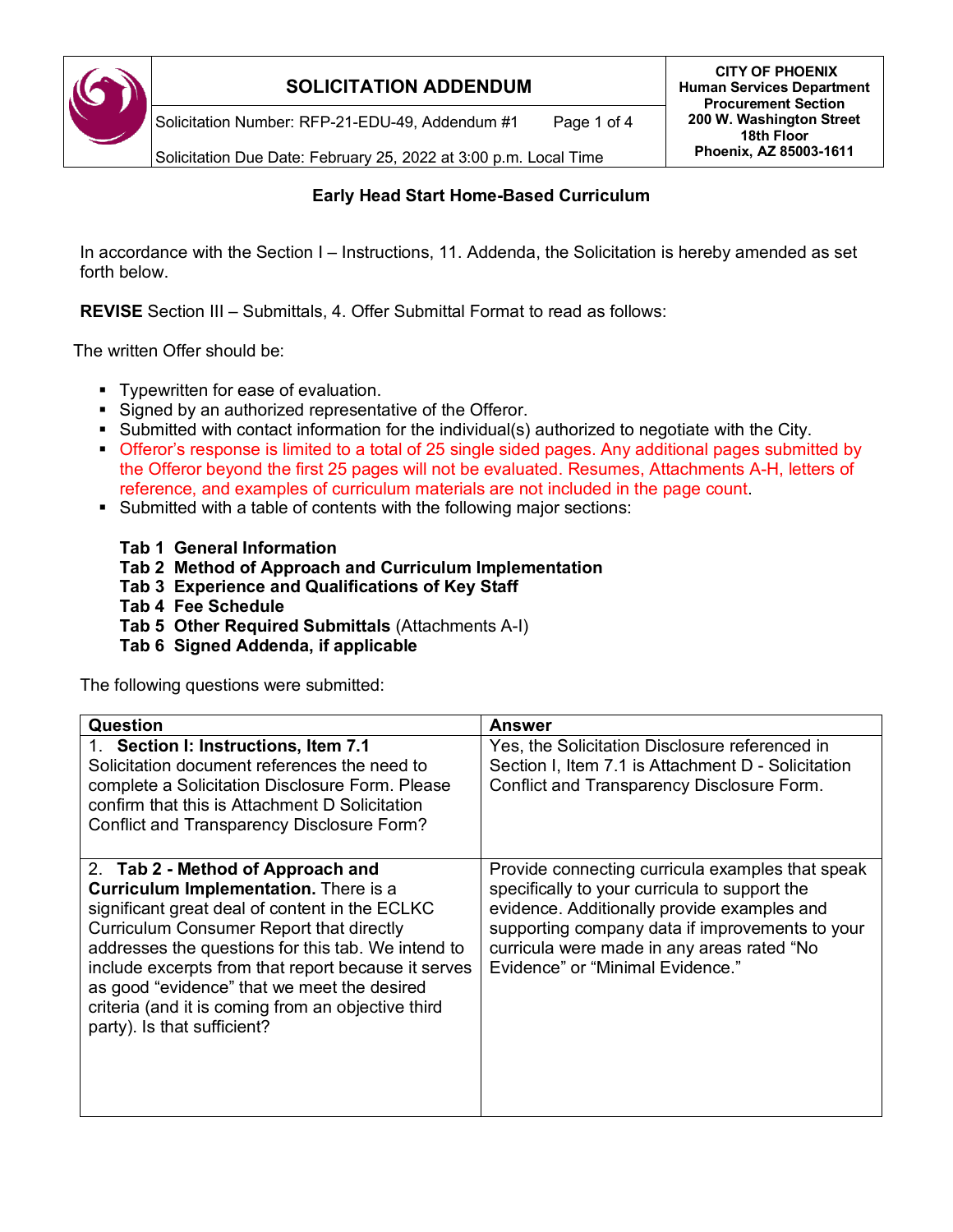

**CITY OF PHOENIX Human Services Department Procurement Section 200 W. Washington Street 18th Floor Phoenix, AZ 85003-1611**

Solicitation Number: RFP-21-EDU-49, Addendum #1 Page 2 of 4

Solicitation Due Date: February 25, 2022 at 3:00 p.m. Local Time

| 3. We want to include examples of curriculum<br>materials in the submission. Do we embed those<br>within the responses specific to Tab 2 or attach in<br>a separate appendix such as "Tab 7 – Other<br>Attachments"?        | Include examples of curriculum materials in<br>Tab 2 – Method of Approach and Curriculum<br>Implementation.                                                                                    |
|-----------------------------------------------------------------------------------------------------------------------------------------------------------------------------------------------------------------------------|------------------------------------------------------------------------------------------------------------------------------------------------------------------------------------------------|
| 4. Tab 3 – Experience and Qualifications of Key<br>Staff. Do we embed reference letters within Tab 3<br>or attach in a separate appendix (instructions say<br>attach but does not say where)? Tab 7 - Other<br>Attachments? | Letters of Reference should be submitted as<br>Attachment F - References.                                                                                                                      |
| 5. Do we embed the key staff resumes within<br>Tab 4 or attach in a separate appendix<br>(instructions say attach but does not say where to<br>attach)? Tab 7 - Other Attachments?                                          | Resumes should be submitted under<br>Tab 3 - Experience and Qualifications of Key Staff.                                                                                                       |
| 6. Tab 4 - Fee Schedule<br>Is there a preferred format for the Fee Schedule /<br><b>Pricing Structure?</b>                                                                                                                  | There is no preferred format for the fee schedule.                                                                                                                                             |
| 7. Is a "Fee Schedule" different from an overall<br>bid/budget?                                                                                                                                                             | Yes, a fee schedule is different than an overall<br>bid/budget. A fee schedule gives a breakdown of<br>the pricing on the listed items specifically<br>requested under Section III - Item 5.4. |
| 8. Is the bid/fee structure just focusing on<br>Year 1? Would later years be negotiated<br>annually?                                                                                                                        | You can submit a bid for one year and include<br>what the pricing for the following four years will be<br>if you know it will change. We will not negotiate<br>the fee structure annually.     |
| 9. Do you want a one-year or five-year fee<br>structure/budget?                                                                                                                                                             | The Fee Schedule should be for five years. If you<br>foresee the fee schedule changing annually, you<br>may submit a different fee schedule for each year<br>in your submission.               |
| 10. Is there one EHS program or multiple<br>programs? This information will determine the<br>projected per company costs.                                                                                                   | Our program has one EHS home-base option.                                                                                                                                                      |
| 11. Is 35-40 people a year to be trained a cap?                                                                                                                                                                             | Yes, 35-40 people per year is the cap.                                                                                                                                                         |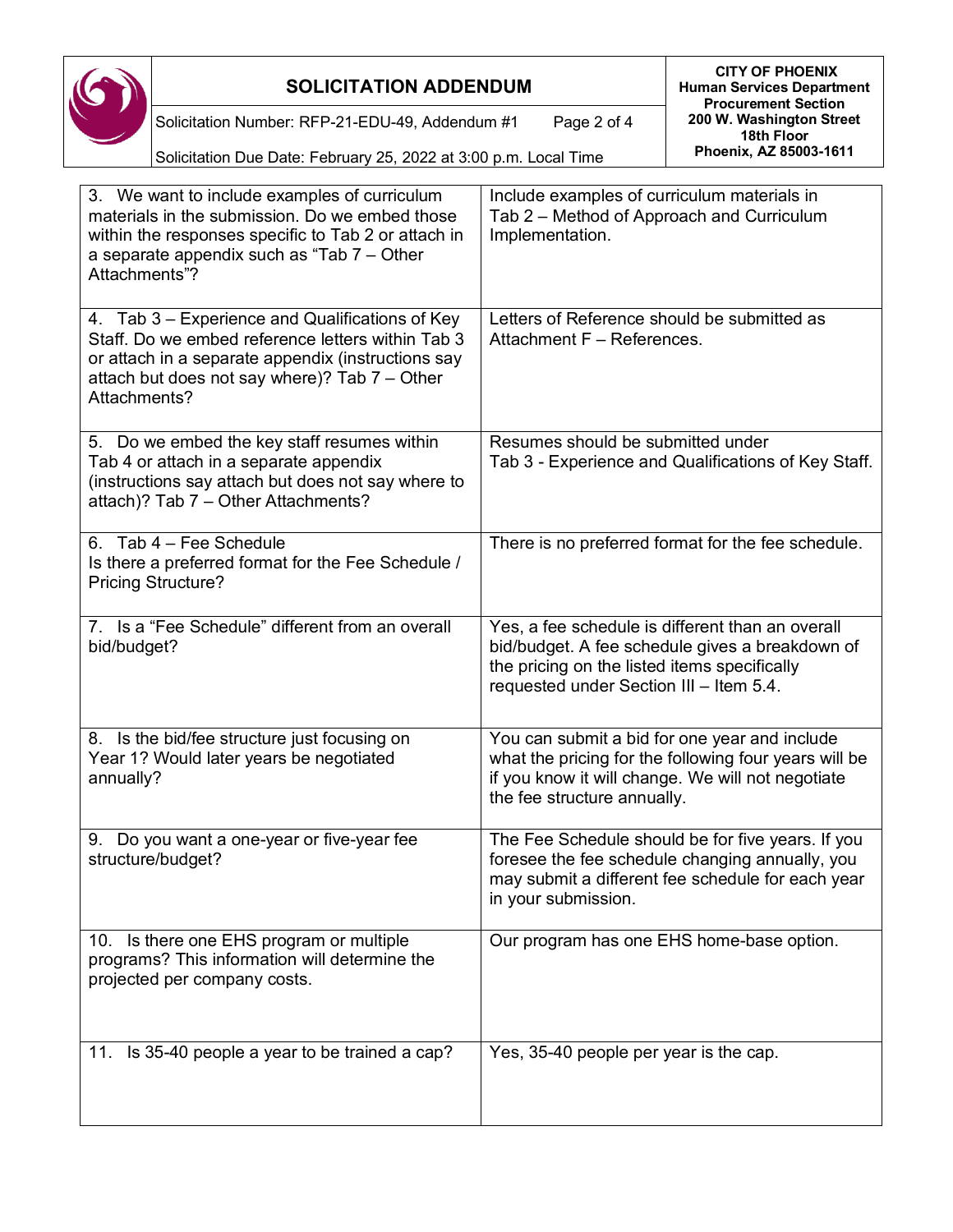

**CITY OF PHOENIX Human Services Department Procurement Section 200 W. Washington Street 18th Floor Phoenix, AZ 85003-1611**

Solicitation Number: RFP-21-EDU-49, Addendum #1 Page 3 of 4

Solicitation Due Date: February 25, 2022 at 3:00 p.m. Local Time

| 12. Should we include the cost of training new<br>staff in subsequent years due to anticipated<br>turnover? If so, is 20% turnover annually a<br>reasonable percentage to use?                                                                                                                                                                                                                      | Yes, please include the cost of training new staff<br>in the subsequent year. Lately, we have been<br>experiencing a higher percentage of staff<br>promoting, a more reasonable percentage for<br>turnover would be 30%.                    |
|-----------------------------------------------------------------------------------------------------------------------------------------------------------------------------------------------------------------------------------------------------------------------------------------------------------------------------------------------------------------------------------------------------|---------------------------------------------------------------------------------------------------------------------------------------------------------------------------------------------------------------------------------------------|
| 13. Should we list optional additional PD/Training<br>(available in addition to what is in the professional<br>development plan) and fees?                                                                                                                                                                                                                                                          | Yes, please include optional additional<br>PD/Training separately to include fees.                                                                                                                                                          |
| 14. How frequently do you expect professional<br>development to occur? How many instances are<br>expected?                                                                                                                                                                                                                                                                                          | The Offeror needs to outline their suggested<br>professional development plan for a new program<br>adopting their curriculum.                                                                                                               |
| 15. Typically, how long does each professional<br>development last (i.e., one hour, two hours, per<br>month, bi-weekly, etc.)? This has an impact on the<br>costs determined in the fee structure. Historically,<br>while there might be a suggested plan of<br>professional development, a professional<br>development plan is typically planned in<br>partnership with the program based on their | The Offeror needs to outline their suggested<br>professional development plan for a new program<br>adopting their curriculum.<br>The plan should include examples with a<br>breakdown by hours or days.                                     |
| needs.                                                                                                                                                                                                                                                                                                                                                                                              |                                                                                                                                                                                                                                             |
| 16. How many hours are each anticipated<br>monthly meeting?                                                                                                                                                                                                                                                                                                                                         | 1.5 hours monthly.                                                                                                                                                                                                                          |
| 17. Attachment A - What fields do we fill in as a<br>non-AZ entity? Just the out-of-state tax ID #?                                                                                                                                                                                                                                                                                                 | As a non-AZ entity, all field must be completed<br>except the following:                                                                                                                                                                    |
|                                                                                                                                                                                                                                                                                                                                                                                                     | Arizona Sales Tax No.<br>City of Phoenix Sales Tax No.                                                                                                                                                                                      |
|                                                                                                                                                                                                                                                                                                                                                                                                     | If you do not know your Arizona Corporation<br>Commission File No., the procurement officer will<br>check their database to verify that you are granted<br>authority to transact business in the state of<br>Arizona, and in good standing. |
| 18. Attachment H - does the CEO need to sign<br>saying someone else is authorized to sign? For<br>example, if the CFO is signing most of the other<br>documents, should they be the person named?                                                                                                                                                                                                   | Yes. The CEO needs to sign designating<br>someone to sign on their behalf. If the CFO is<br>signing most of the documents, then the CEO<br>would designate the CFO. The CEO and CFO<br>need to sign the form.                               |